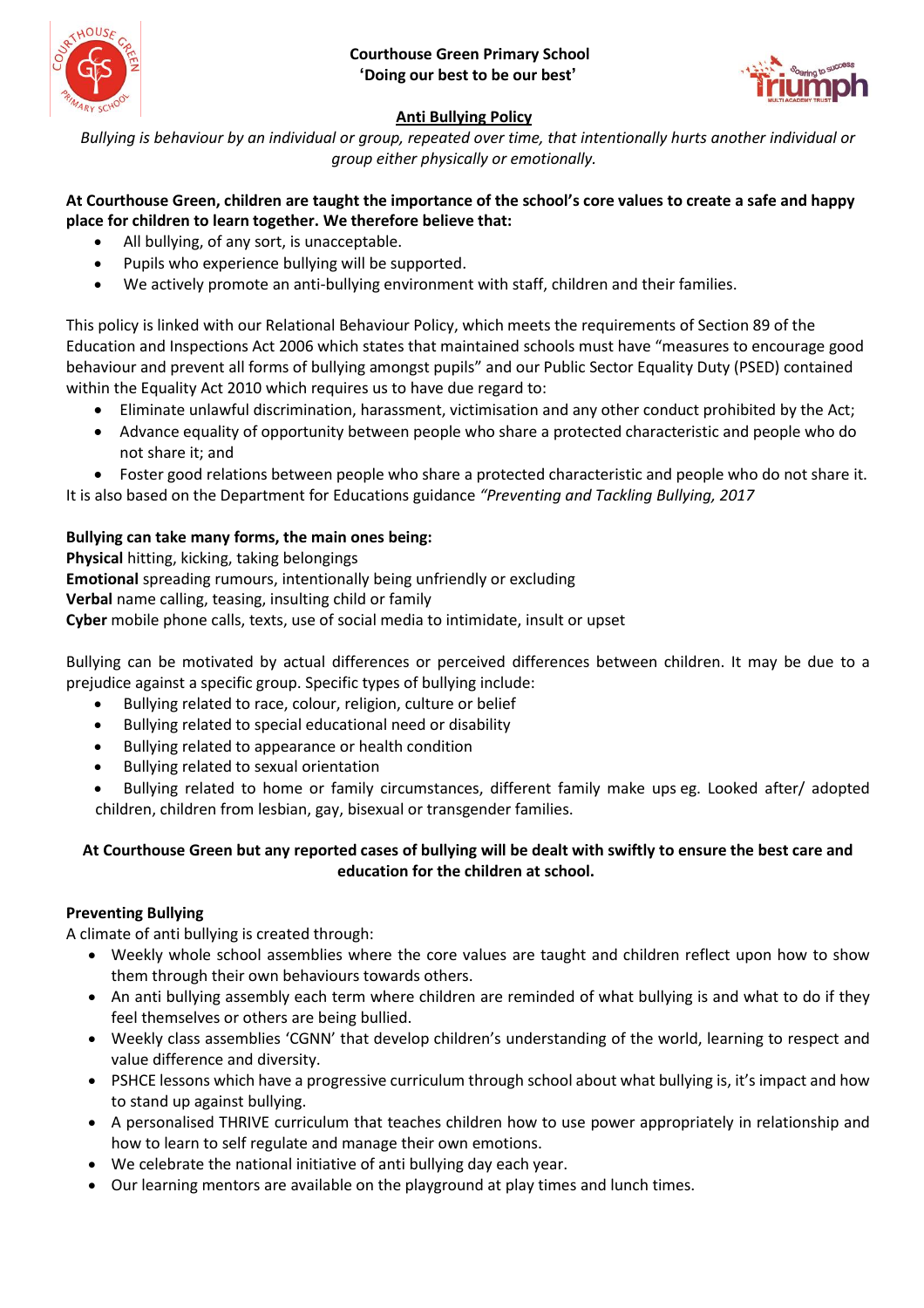- All teachers challenge any derogatory behaviour or language to teach children how to show respect towards each other.
- The reflection process supports children to understand the impact their behaviour has on others with the aim that children do not repeat the behaviours - it is based on repairing and restoring.
- The curriculum promotes diversity and helps children develop a broad knowledge and respect for differences in communities such as religion, ethnicity, disability, gender or sexuality.
- There are play leaders who support children at lunchtimes and available to help any children who may be feeling left out or who need support to speak to an adult in school about a bullying issue.

#### **Identifying Bullying**

A child may indicate by signs or behaviour that he or she is being bullied. All adults should be aware of these possible signs and investigate if a child:

- is frightened of walking to or from school/ begs to be driven to school
- changes their usual routine
- is unwilling to go to school (school phobic) and begins to truant
- becomes withdrawn anxious, or lacking in confidence
- starts stammering
- cries themselves to sleep at night or has nightmares
- feels ill in the morning
- begins to do poorly in school work
- comes home with clothes torn or books damaged
- has possessions which are damaged or " go missing"
- has dinner or other monies continually "lost"
- has unexplained cuts or bruises
- comes home hungry (lunch has been stolen)
- becomes aggressive, disruptive or unreasonable
- is bullying other children or siblings
- stops eating
- is frightened to say what's wrong
- is afraid to use the internet

All children and families should feel confident to report bullying without fear that further bullying will take place. Bullying can be reported to any adult in school that the child/ parent/ carer feels confident to tell- teacher, senior leader, learning mentor, lunchtime supervisor.

### **Dealing with bullying**

Every case of bullying or suspected bullying will be logged on CPOMS and investigated by the Headteacher or Deputy Headteacher. Each case is individual and will be dealt with sensitively and swiftly. This may include talking with the victim and bully/ bullies, talking with other children who may have witnessed/ heard about incidents and parents will always be contacted.

#### **Dealing with incidents of bullying**

Victims of bullying will always be given support, staff will reassure children that they are safe and the bullying must not continue.

Bullies must also be given support to ensure their attitude and behaviour can be improved for the future. However consequences will also be put in place in response to the behaviour.

**All** the children involved should be part of the discussions leading to a positive resolution. Honest group discussions with a supportive adult should aim to resolve the situation and identify a positive way forward. Staff should ensure that they follow up any actions put in place and are vigilant to ensure no further bullying takes place. Victims parens should be kept up to date and communicated with regularly as well as parents of the child/ren bullying.

#### **Logging and Monitoring cases of bullying**

All cases of bullying are logged on CPOMS (including cyber bullying), this information is monitored weekly by the DHT so any patterns of persistent behaviours can be identified. If any pattern of bullying was identified it would be addressed immediately.